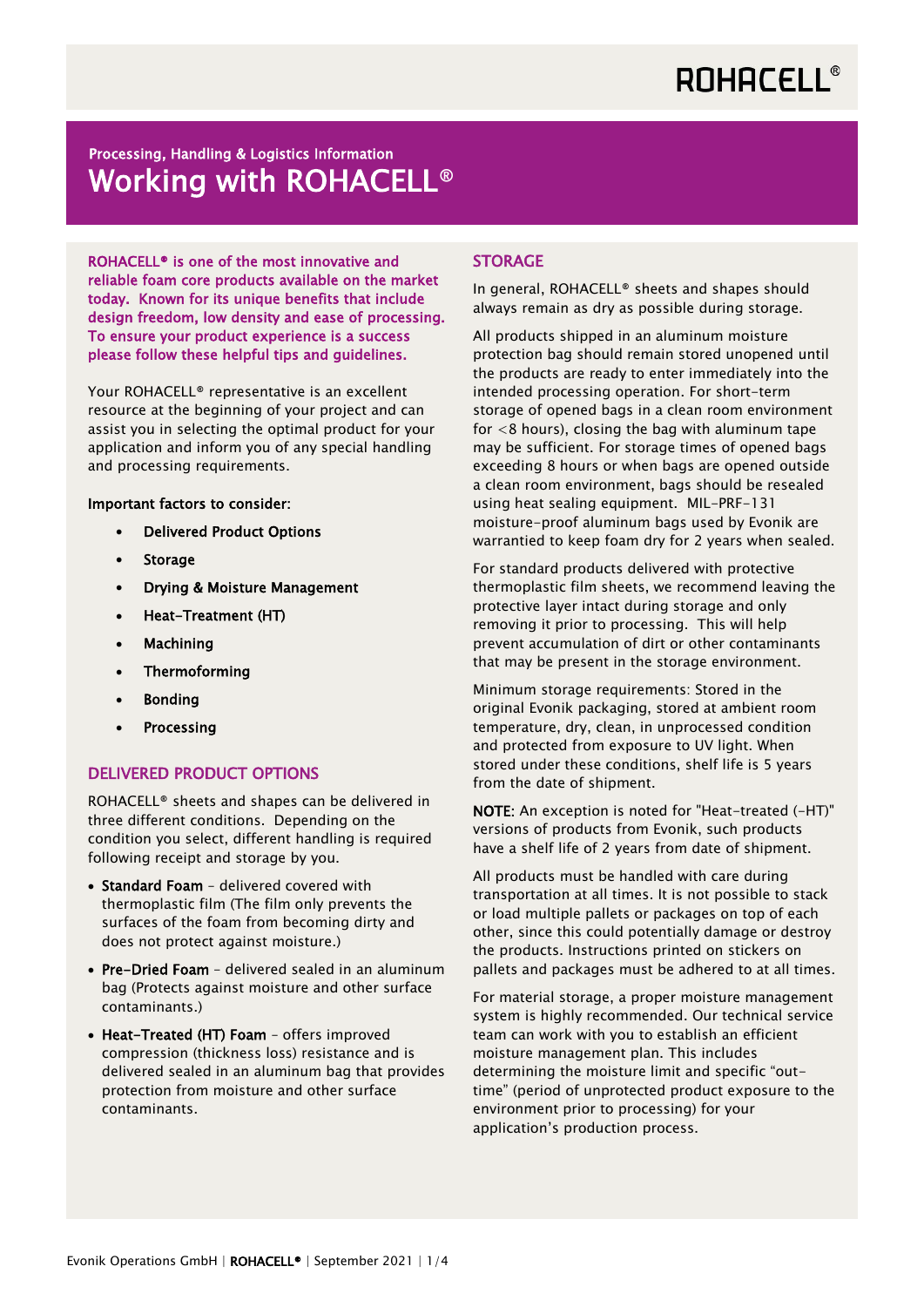#### DRYING & MOISTURE MANAGEMENT

Similar to other organic materials, ROHACELL<sup>®</sup> absorbs moisture from the environment. Even though it is a closed cell foam, a small amount of moisture absorption occurs through diffusion that is heavily dependent on ambient temperature and atmospheric humidity. Drying prior to processing is an option, to improve compression creep behavior.

Drying is a good first step especially when processing temperatures will be above 100 °C (212 °F), depending on the process pressure. If your material is already Heat-Treated (-HT) a dry cycle is not necessary.

Moisture uptake can cause small dimensional changes and may adversely affect creep behavior. This is because water molecules that attach to the foam cells will act as plasticizers, making ROHACELL® more ductile. Additionally, vapor pressure can be generated if temperatures exceed 100 °C (212 °F) – potentially weakening the skin-tocore bond.

A good practice to include in a moisture management plan is to prepare a "witness panel" as a guide for the actual ROHACELL® core part. Prior to processing actual core parts, the reference sample can be re-dried and then measured to determine weight loss and current moisture level.

Moisture uptake by ROHACELL® is an easily reversible process. Both "Standard" and "Pre-Dried" sheets can be dried again if they are exposed to moisture. Re-drying the material is an option for you, which can restore original mechanical properties and, within certain limits, reverse dimensional changes.

(NOTE: Please refer to "Special instructions for ROHACELL® HERO")

- Sheets can be dried in an air circulating oven, between heating plates, or using infrared heaters if sheet thickness is less than 6 mm  $(1/4")$ .
- During the drying process in an air circulating oven, each panel must be separated from each adjacent panel by no less than 25 mm (1 inch) to allow constant airflow.
- All precautions regarding panel placement and accurate temperature control must be strictly followed.
- Drying time depends upon the sheet thickness
- Drying also depends upon oven behavior. Please make sure to adjust your individual process accordingly.

### DRYING OPTION FOR ROHACELL® SHEETS (ORIENTATIONAL VALUES ONLY)

| <b>THICKNESS</b>     | <b>RECOMMENDED</b><br><b>DRYING</b><br><b>TEMPERATURE</b>          | <b>APPROXIMATE</b><br><b>DRYING</b><br><b>TIME</b> |
|----------------------|--------------------------------------------------------------------|----------------------------------------------------|
| $<$ 25 mm / $<$ 1 in |                                                                    | 4 hours                                            |
| 25-50 mm / 1-2 in    |                                                                    | 6 hours                                            |
| 50-75 mm / 2-3 in    | 130 °C + 5 °C<br>$(266 \text{ }^{\circ}F \pm 9 \text{ }^{\circ}F)$ | 8 hours                                            |
| 70-100 mm / 3-4 in   |                                                                    | 10 hours                                           |
| $>100$ mm $/ > 4$ in |                                                                    | 12 hours                                           |

#### Special instructions for ROHACELL® HERO

ROHACELL® HERO is always delivered as a Heat-Treated product by Evonik. If you plan to re-dry, heat-treated sheets or shapes, please contact your local ROHACELL® representative to discuss the details.

#### HEAT-TREATMENT (HT)

The compressive-creep resistance behavior of ROHACELL® can be improved with heat-treatment prior to processing (sheet cutting, CNC milling, thermoforming, face sheet curing, etc.).

The specific heat-treatment process used will depend upon several variables as well as the application manufacturing process.

Your ROHACELL® representative is an excellent resource to assist you in determining optimal preparation and processing required for all ROHACELL® products.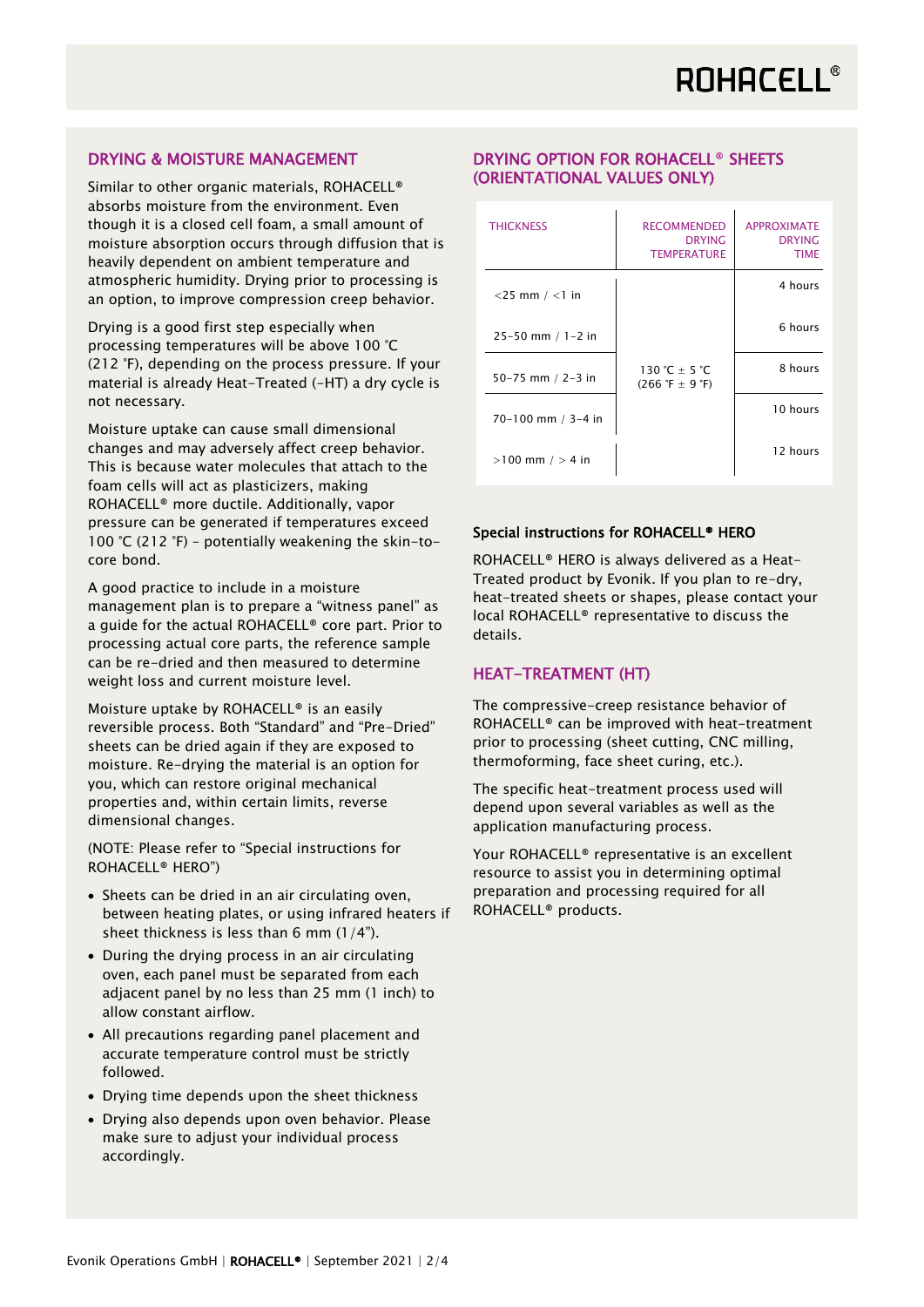#### **MACHINING**

ROHACELL<sup>®</sup> must be machined without lubricants on fast running wood or plastic processing machines, using typical tools for this purpose.

Common processing methods include drilling, planing, milling, sawing and sanding. Using CNC milling, complex 3D geometries can be shaped.

Remove all in-house shaping time and waste by letting Evonik do the shaping for you. In our Shapes facility, we produce fully processed and ready-touse ROHACELL® cores on 4- and 5–axis CNC mills, according to your requirements. We provide the highest quality support to our customers, from prototype to mass production (EN/AS 9100, ISO 9001).

#### THERMOFORMING

Creating ROHACELL® custom core shapes for sandwich construction is quick and easy with thermoforming.

All grades can be thermoformed, but specific temperature requirements vary and depend upon the product grade, density, process, final part geometry and the type of thermoforming equipment used.

Consultation with a ROHACELL® expert is highly recommended prior to thermoforming ROHACELL®.

In preparation for thermoforming, non-heat-treated sheets must be dried (refer to the previous section titled "Drying & Moisture Management"). Parts can then be formed using a vacuum or non-vacuum diaphragm with a female / male mold or matched mold. Wood, polyester or epoxy resin molds are acceptable.

After drying and prior to thermoforming, the sheet should be heated in an oven, between heating plates or with infrared heaters. When the sheet reaches the recommended thermoforming temperature for the specific grade and density (please consult with your ROHACELL® representative), it should be quickly transferred to the forming device. To easily transfer the sheet with minimal resistance, generous margins beyond the finished part shape are recommended.

During this transfer from the heating cabinet or heating plates to the forming device, cooling of the sheet must be kept at a minimum. To minimize the rapid sheet cooling effect, the sheet should be wrapped in an insulative material prior to heating. Examples of common insulative materials are as follows: cotton cloth, breather, glass fabric or silicone rubber.

After transferring a sheet to the forming device or mold, pressure or vacuum is applied to draw the foam into a final geometry.

Upon completion of part formation, the mold and foam are allowed to cool down together by removing them from the heat source. When the formed part has cooled to a temperature of 80 °C (176 °F), it can be removed from the mold. Uniform cooling from both sides prior to removal is recommended to avoid spring back. It may be necessary to add an insulation layer to the backside of your composite part during cooldown.

#### BONDING

One of the biggest advantages of ROHACELL® is that it enables use of a co-curing process where facings are cured and bonded to the core material in a single work step. Its homogenous cell structure provides zero print-through to composite face sheets.

ROHACELL® is compatible with all known commercially available adhesive systems and is resistant to solvents. It does not require any stabilizing fillers, potting materials or additional stabilization cure cycles to provide lateral strength as this is an inherent property due to ROHACELL®'s isotropic behavior.

The closed-cell structure of ROHACELL® assures that resin fills only into the cut cells at the surface of the foam. This ensures adequate bonding to facings, and at the same time eliminates unnecessary weight and costs that permeated resin can add. You can choose from a variety of special grades that differ in cell size and resulting resin uptake to match the needs of your application and manufacturing process.

NOTE: Prior to bonding, all surface dust or dirt should be removed using oil-free compressed air. All foam cores should be handled with clean gloves to prevent the surface from exposure to environmental contaminants.